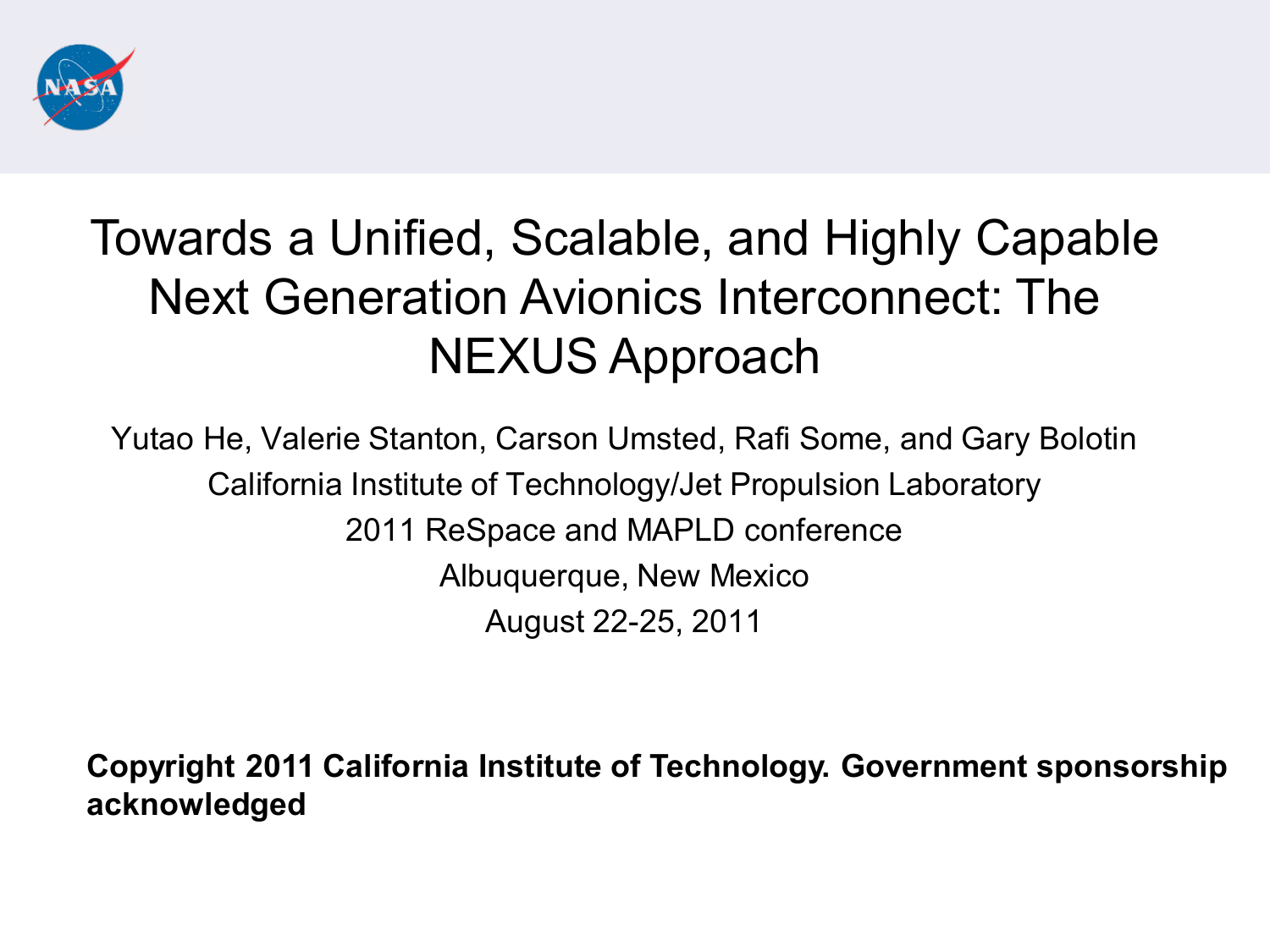

## **Outline**

- Motivation
- Objectives
- NEXUS Technology
- NEXUS Testbed: Hardware and Software
- An Standardization Effort
- Summary
- Acknowledgement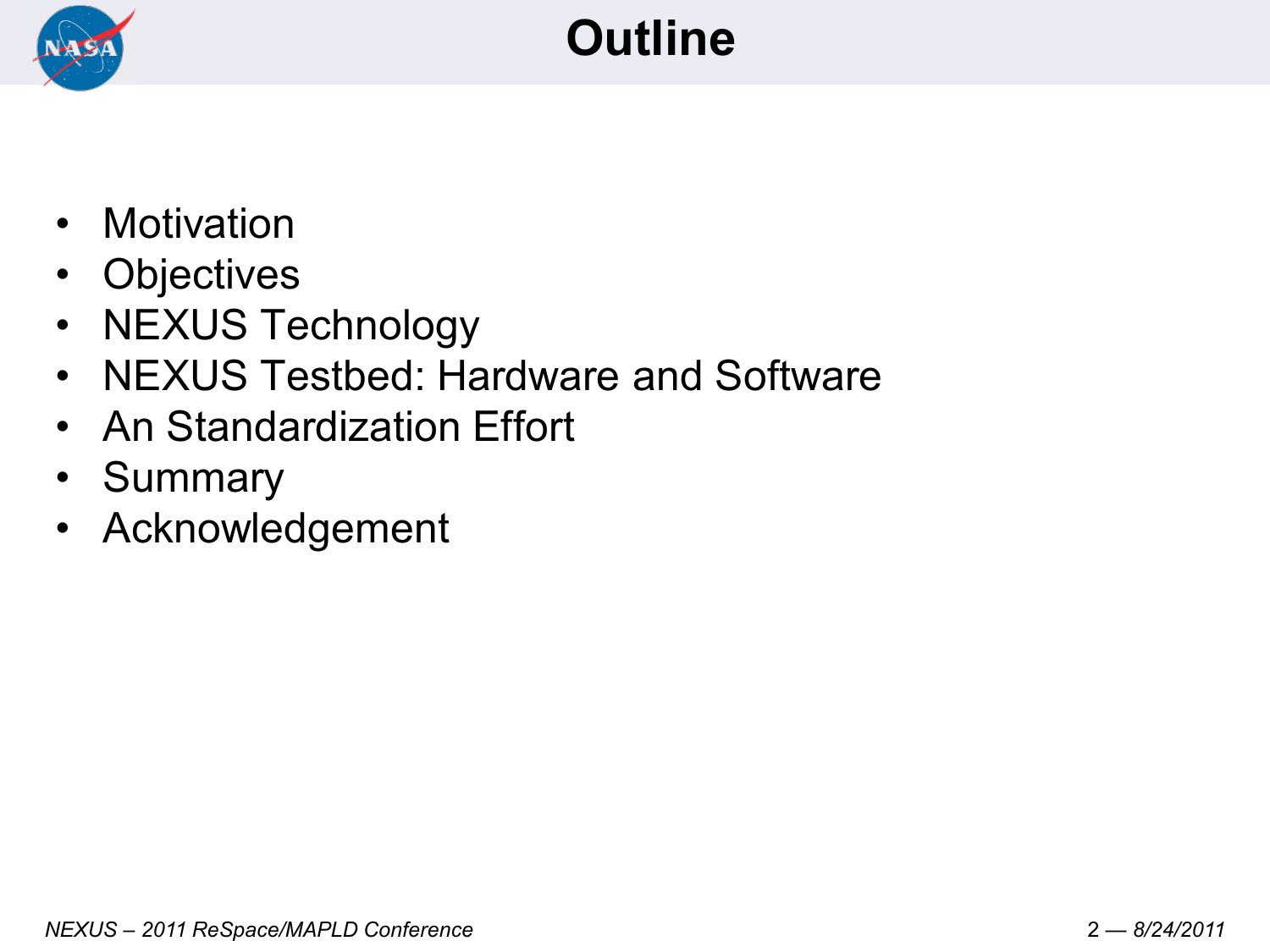

### **Motivations**

#### **So, why are we here?**



#### **And what should we do in the future?**

- High-speed instruments of a Gbps-bandwidth
	- SARs and hyper-spectrometers;
- On-board multi-core computing paradigm;
- Guaranteed real-time determinism with sub-microsecond latency/jitter for tight control loops;
- Fractionated spacecraft and sample return missions that requires separability and scalability
- More suitable physical layer technology such as wireless and fiber optics.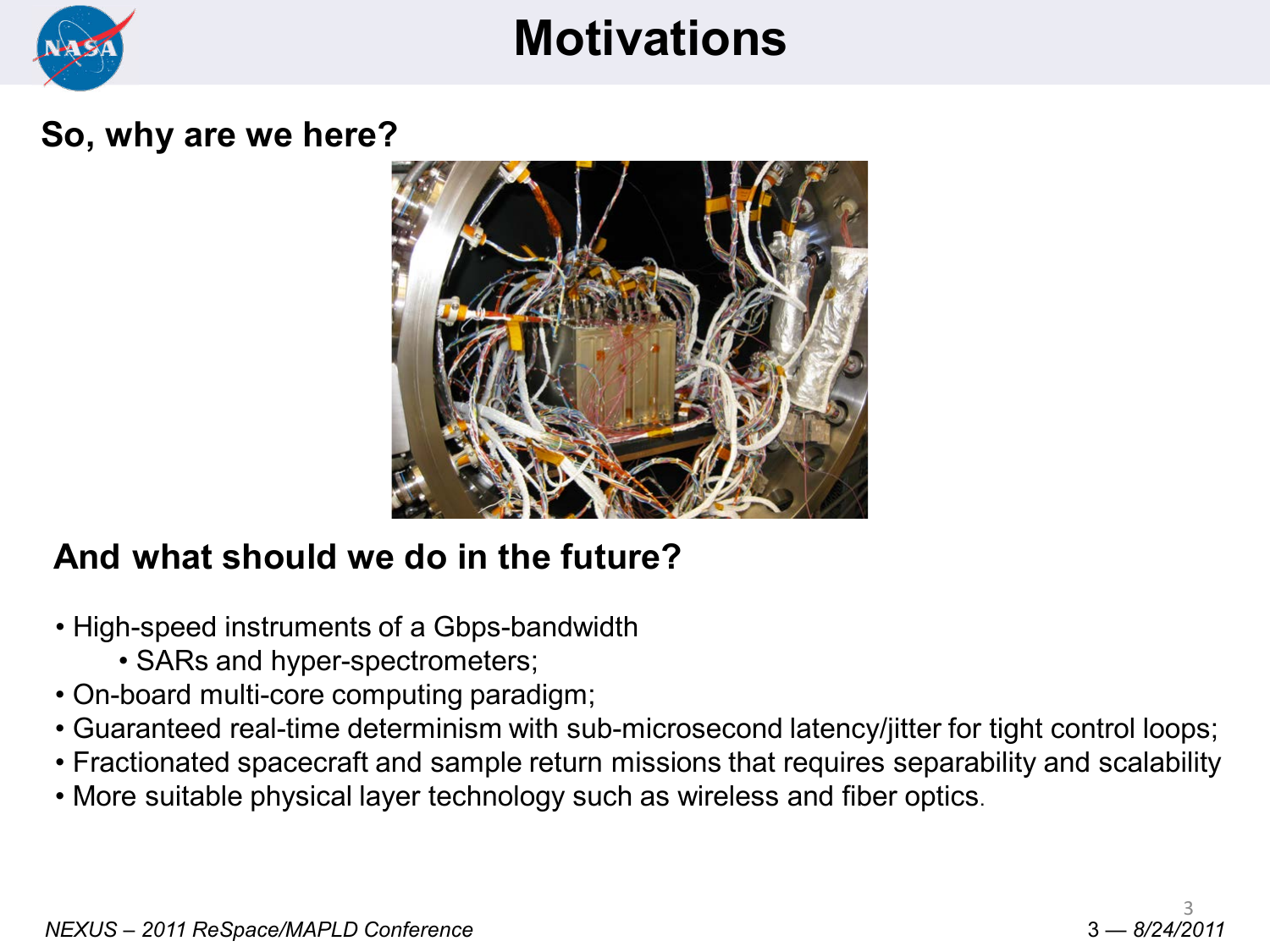

- *NEXUS* (NEXt bUS)
	- A research task funded by JPL R&TD program
	- Develop a common highly-capable, highly-scalable next generation avionics interconnect with the following features:
		- $\Box$  Transparently compatible with wired, fiber-optic, and RF physical layers
		- $\Box$  Scalable fault tolerant (sub-microsecond detection/recovery latency)
		- $\Box$  Scalable bandwidth from 1 Kbps to 10 Gbps
		- $\Box$  Guaranteed real-time determinism with sub-microsecond latency/jitter
		- 20% 50% wire mass reduction
		- Low power (< 100mW per Gbps)
		- $\Box$  Light-weight (< 5000 logic gate footprint)
		- $\Box$  A clear and feasible path-to-flight to ensure infusion into future NASA/JPL missions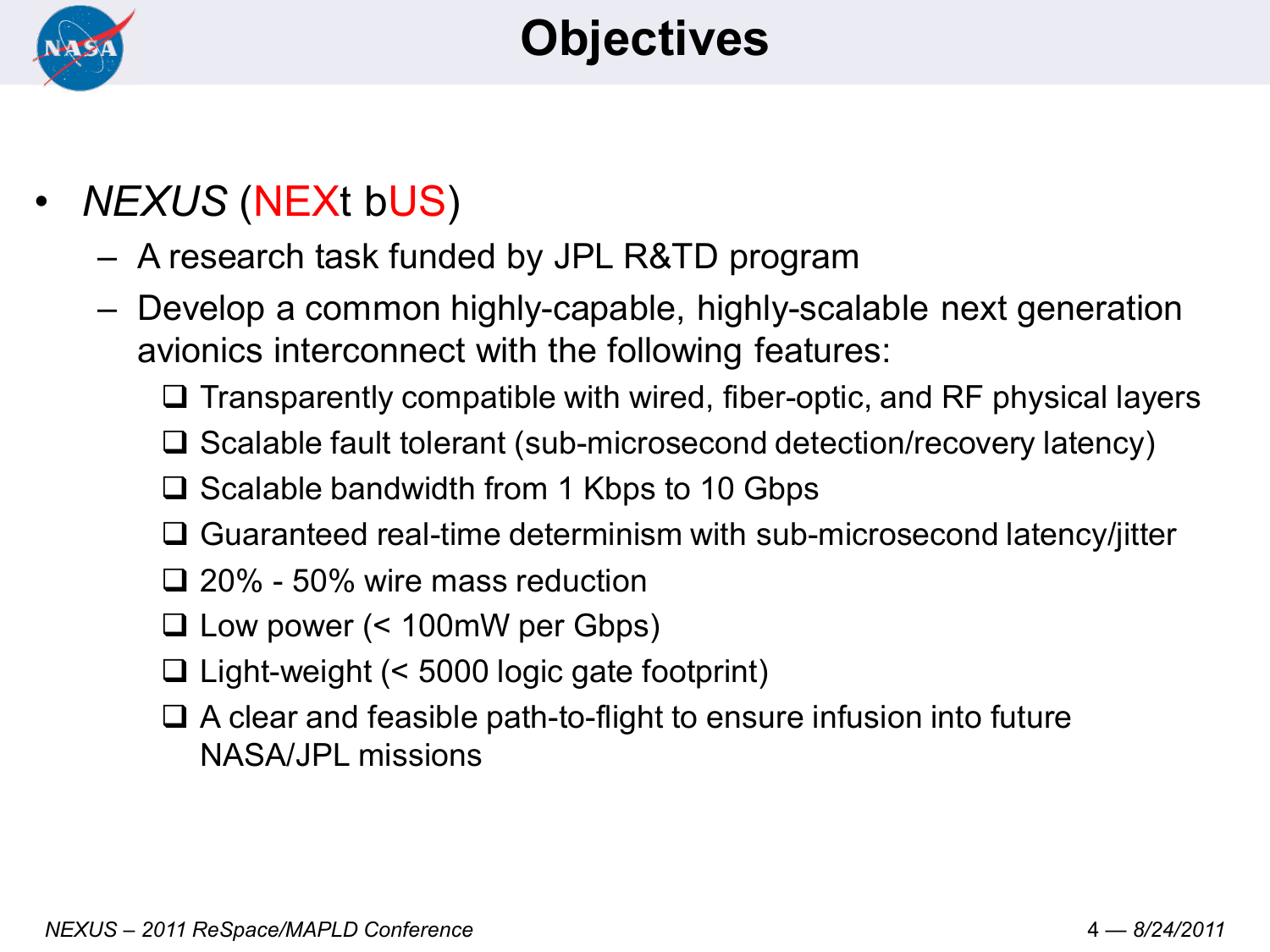

# **Technical Approach**

- 1. Survey past, current, and future space missions
- 2. Develop a set of spacecraft avionics interconnect requirements
- 3. Assess the state-of-the-art existing protocols with respect to the developed requirements and decide the design approach
- 4. Develop the NEXUS protocol specification
- 5. Design and Implement the NEXUS protocol

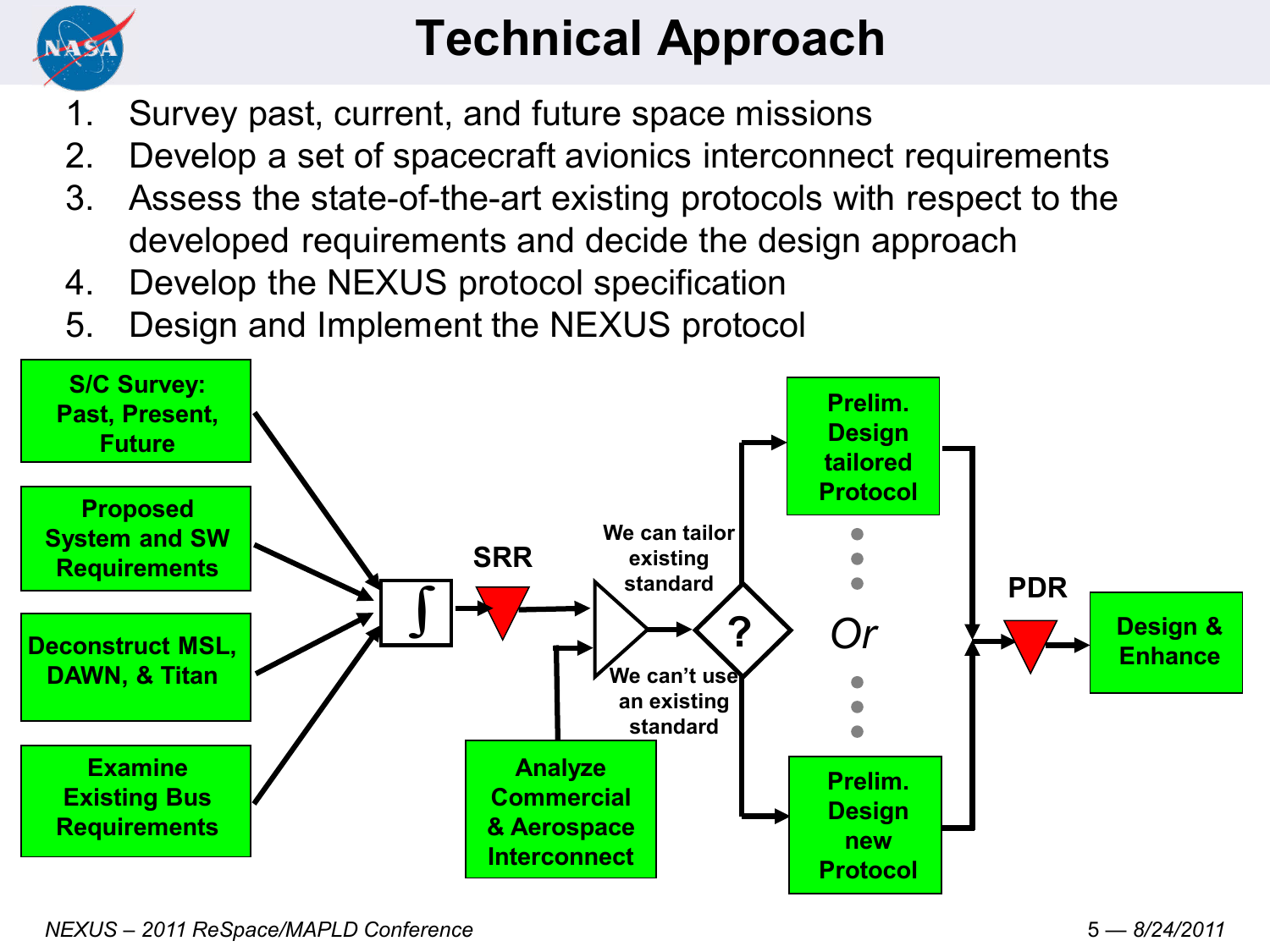

# **Survey Findings**

- 15 past, current, and future space missions were surveyed with respect to its interconnect requirements
- Key findings
	- Aggregate bandwidth is orders of magnitude greater than traditional avionics "backbone" buses such as 1553B
	- Instrument are the biggest drivers on bandwidth, and are expected to be even more so in the future
	- Missions with complex operation scenarios are big drivers in C&DH and ACS
	- Need to accommodate physical separation events is a large driver for many future S/Cs
	- Hybrid ad-hoc solutions lead to a overwhelming interconnect maze that complicates design, integration, and testing, and increase wire mass and power consumption
	- Instruments requiring coordinated precision is the biggest driver in real-time performance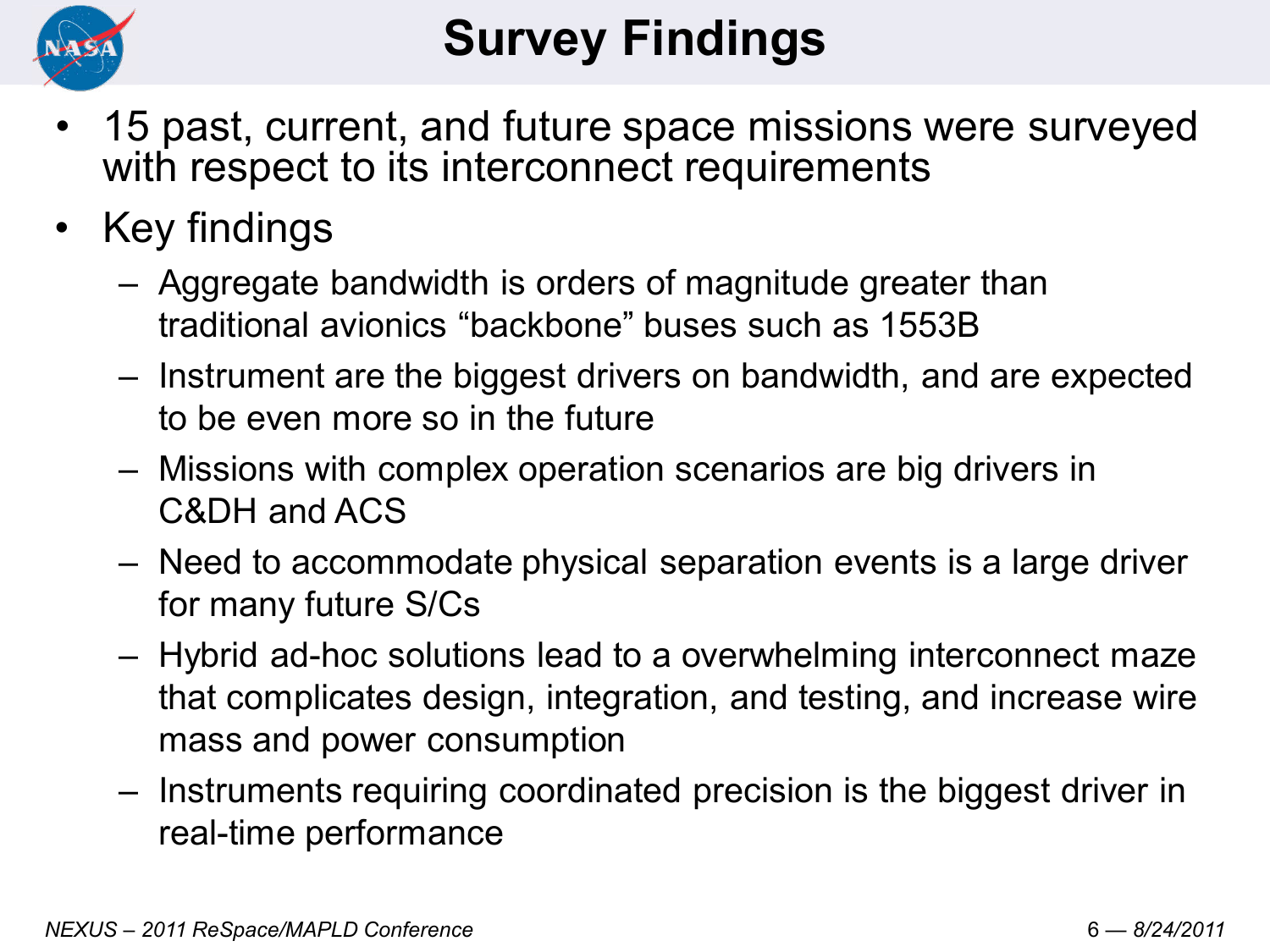

## **NEXUS Requirements**

- A detailed set of 94 NEXUS desirements has been developed and reviewed
- It is divided into 20 categories

| No.  | <b>Requirement Categories</b>           |  |  |
|------|-----------------------------------------|--|--|
| 1.0  | <b>Physical Layer Compatibility</b>     |  |  |
| 2.0  | <b>Operational Mode</b>                 |  |  |
| 3.0  | Protocol                                |  |  |
| 4.0  | <b>Topology</b>                         |  |  |
| 5.0  | Scalability                             |  |  |
| 6.0  | Reconfiguration                         |  |  |
| 7.0  | Modularity                              |  |  |
| 8.0  | <b>Commercial Standard Compatiblity</b> |  |  |
| 9.0  | <b>Legacy System Compatiblity</b>       |  |  |
| 10.0 | <b>Bandwidth</b>                        |  |  |
| 11.0 | <b>Real-Time Operation and Control</b>  |  |  |
| 12.0 | <b>Fault Tolerance Level</b>            |  |  |
| 13.0 | <b>Fault Detection</b>                  |  |  |
| 14.0 | <b>Fault Response</b>                   |  |  |
| 15.0 | Testability                             |  |  |
| 16.0 | <b>Electrical Isolation</b>             |  |  |
| 17.0 | <b>Power/Bandwidth Management</b>       |  |  |
| 18.0 | <b>Radiation Level</b>                  |  |  |
| 19.0 | <b>EMI</b> Sensitivity                  |  |  |
| 20.0 | Temp Range Op & Non-Op                  |  |  |

#### **Notes:**

- 1. The categories are listed from high-level to low-level; i.e., from generic to specific
- 2. The ordering does not reflect the importance of the categories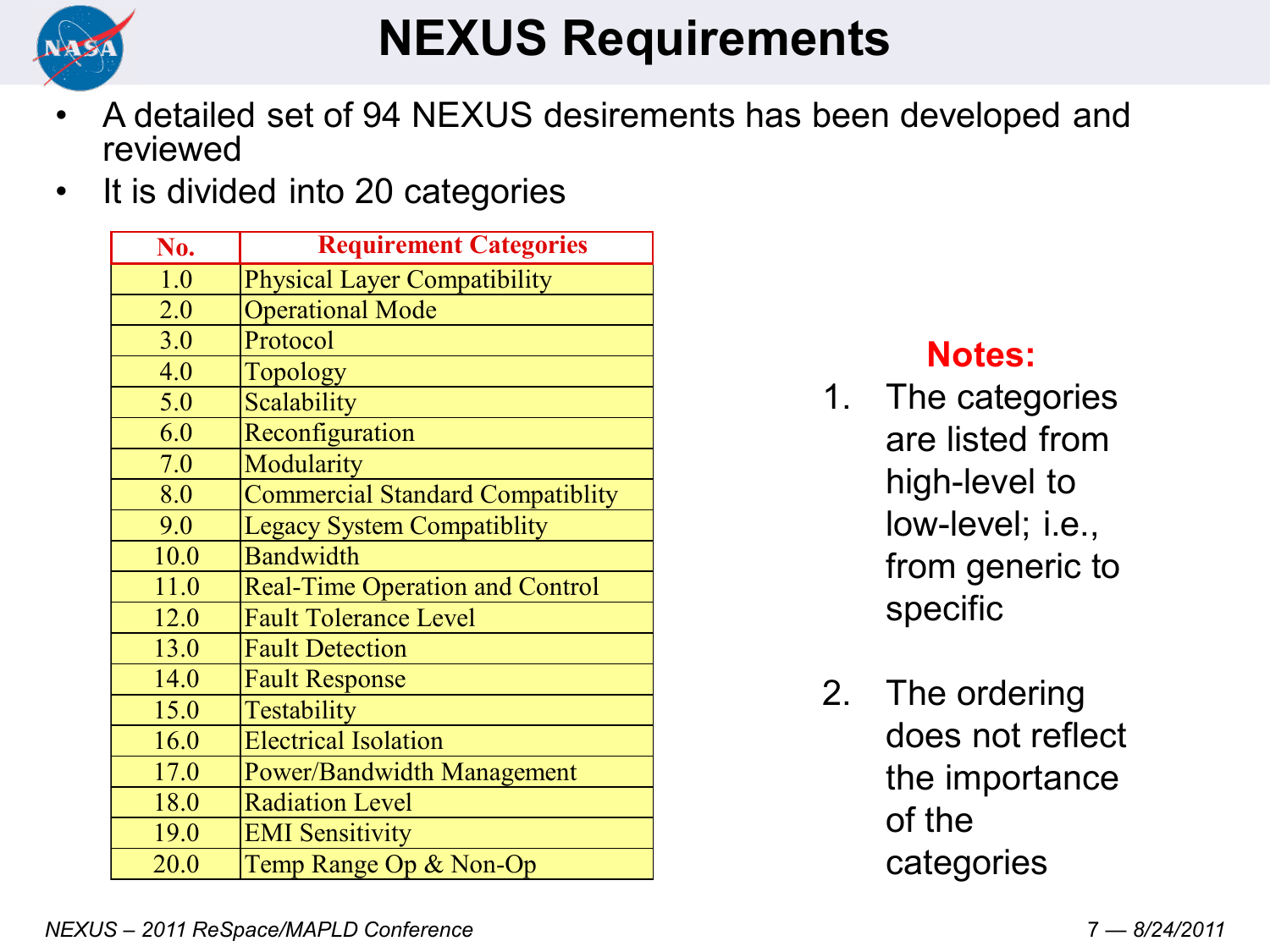

## **NEXUS Architecture**

| NEXUS - next generation avionics bus<br>- High bandwidth: 1 to 10 Gbps<br>- Low Latency: 1 to 10 us<br>- Low Jitter: $<$ 100 ns<br>- Guaranteed determinism<br>- Scalable and inherent fault tolerance<br>- Parallel traffic classes of different QoS levels |                     |                                          |  |  |  |  |
|--------------------------------------------------------------------------------------------------------------------------------------------------------------------------------------------------------------------------------------------------------------|---------------------|------------------------------------------|--|--|--|--|
| <b>NEXUS-SYS (System Layer)</b><br><b>NEXUS-NET (Network Layer)</b>                                                                                                                                                                                          |                     |                                          |  |  |  |  |
| <b>NEXUS-PA (Physical Abstraction Layer)</b>                                                                                                                                                                                                                 |                     |                                          |  |  |  |  |
| Wired Copper PHY                                                                                                                                                                                                                                             | <b>Wireless PHY</b> | <b>Wired Fiber</b><br><b>Optical PHY</b> |  |  |  |  |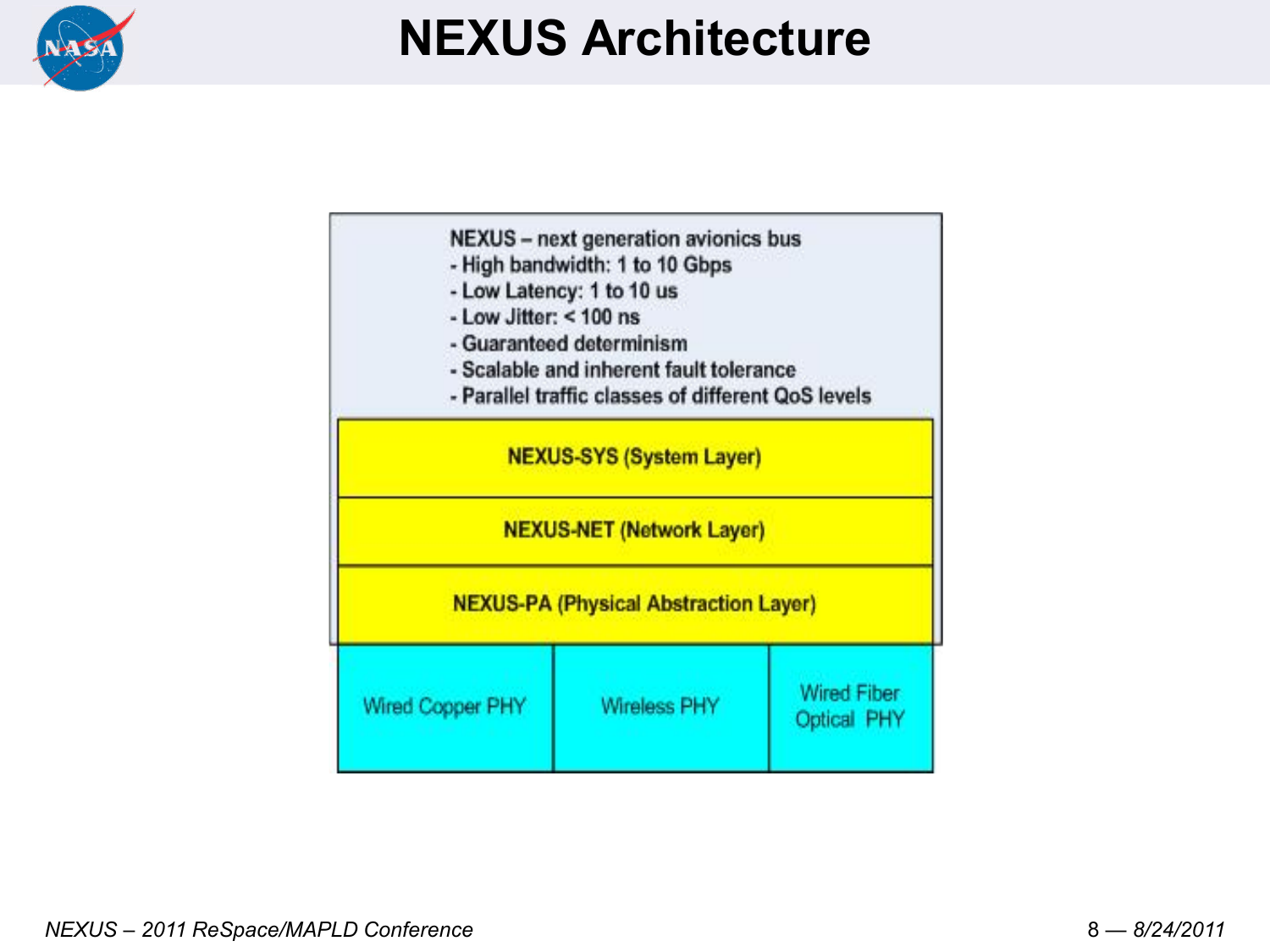

- An evaluation matrix was developed based on the requirements
- 13 commercial and avionics protocols were assessed against the evaluation matrix
- 13 protocols were down-selected to four protocols
	- tt-GbE
	- Ring Bus
	- SpaceWire
	- Serial RapidIO
- A depth assessment was conducted and the final working baseline protocol was chosen
	- Serial RapidIO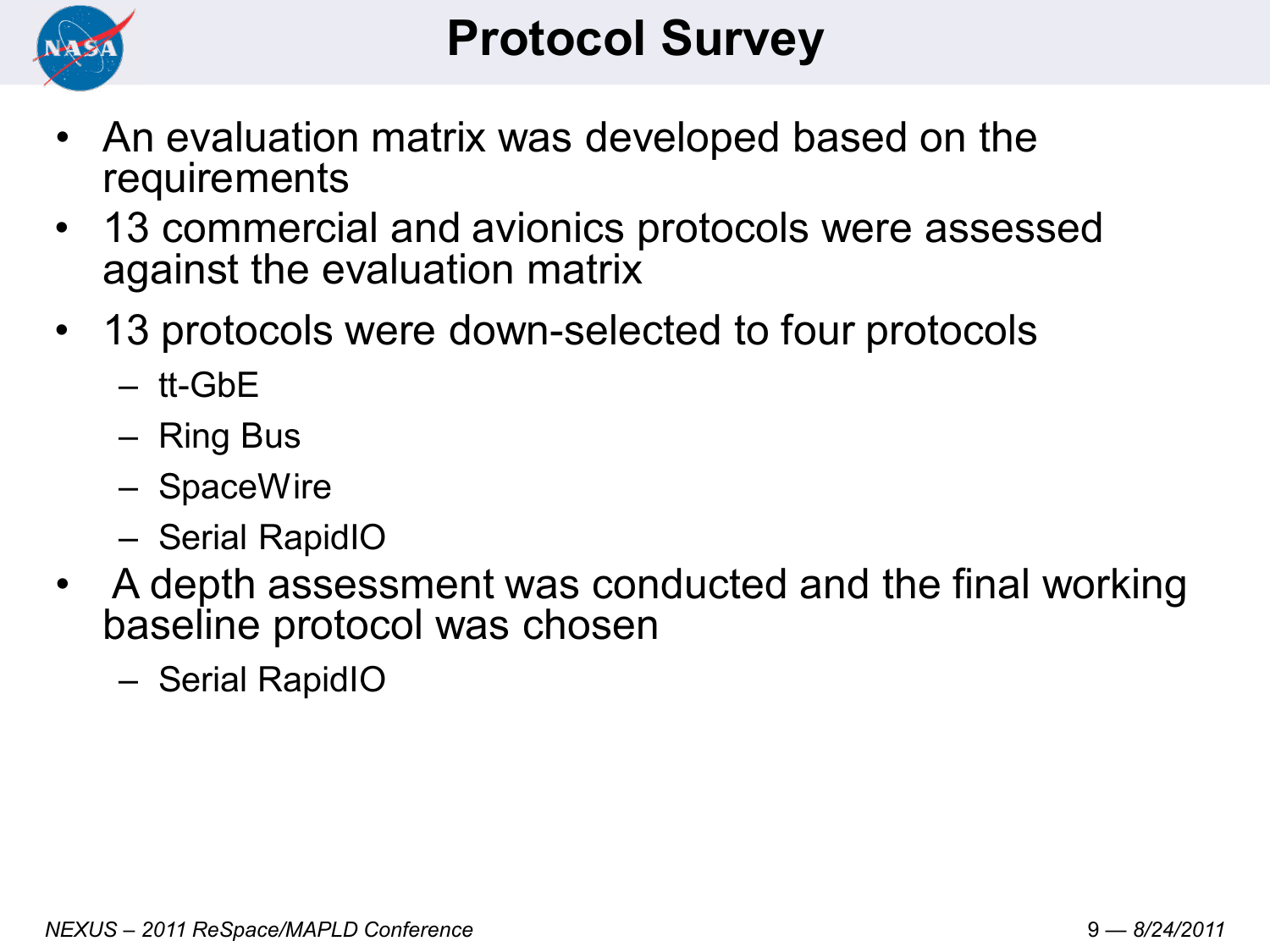

# **Key Driving Differentiators**

- Serial RapidIO has the following salient features among four protocols:
	- Transparent compatibility with wired and fiber-optic
	- Applicable to chip-to-chip, board-to-board, and box-to-box
	- Light-weight and modular (features are configurable)
	- Low power with less than 192 mW per node
	- Scalable fault tolerance with link-level error detection
	- Scalable bandwidth up to 3.125 Gbps per lane
	- Real-time with sub-microsecond latency and jitter
	- Switch-based flexible topology
	- Built-in shared-memory support with low S/W overhead
	- Embedded provisions allow backward-compatible protocol extension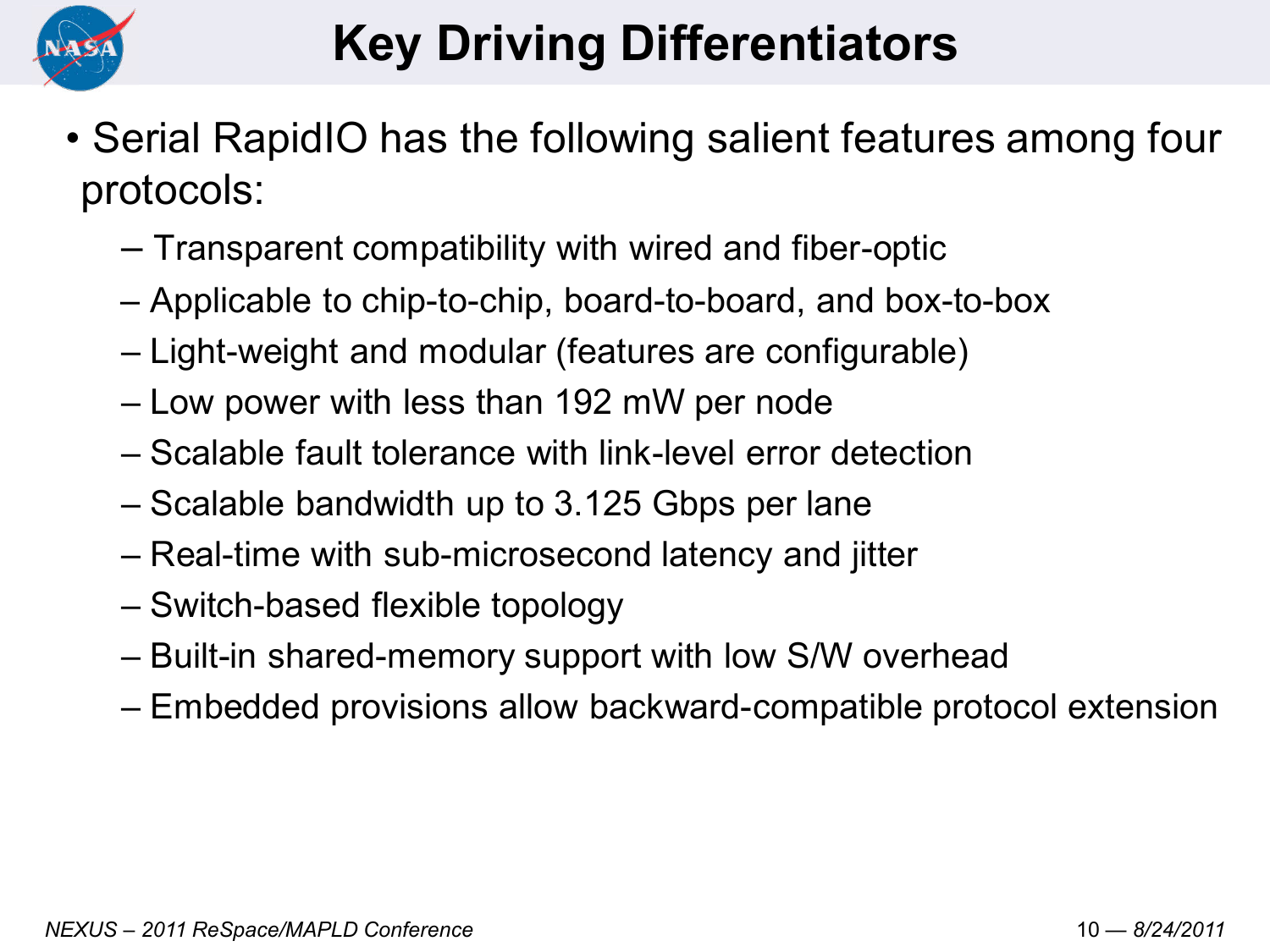

## **Key Enhancements for Serial RapidIO**

- Enhancements are being made by exploiting existing SRIO provisions without breaking backward compatibility
	- Guaranteed real-time determinism
	- Complete testability using in-band maintenance packets
	- Reduced bandwidth of 1 kbps using slow clock
	- Links with hybrid bandwidths within a network
	- Scalable fault tolerance level
	- Multiple power operational modes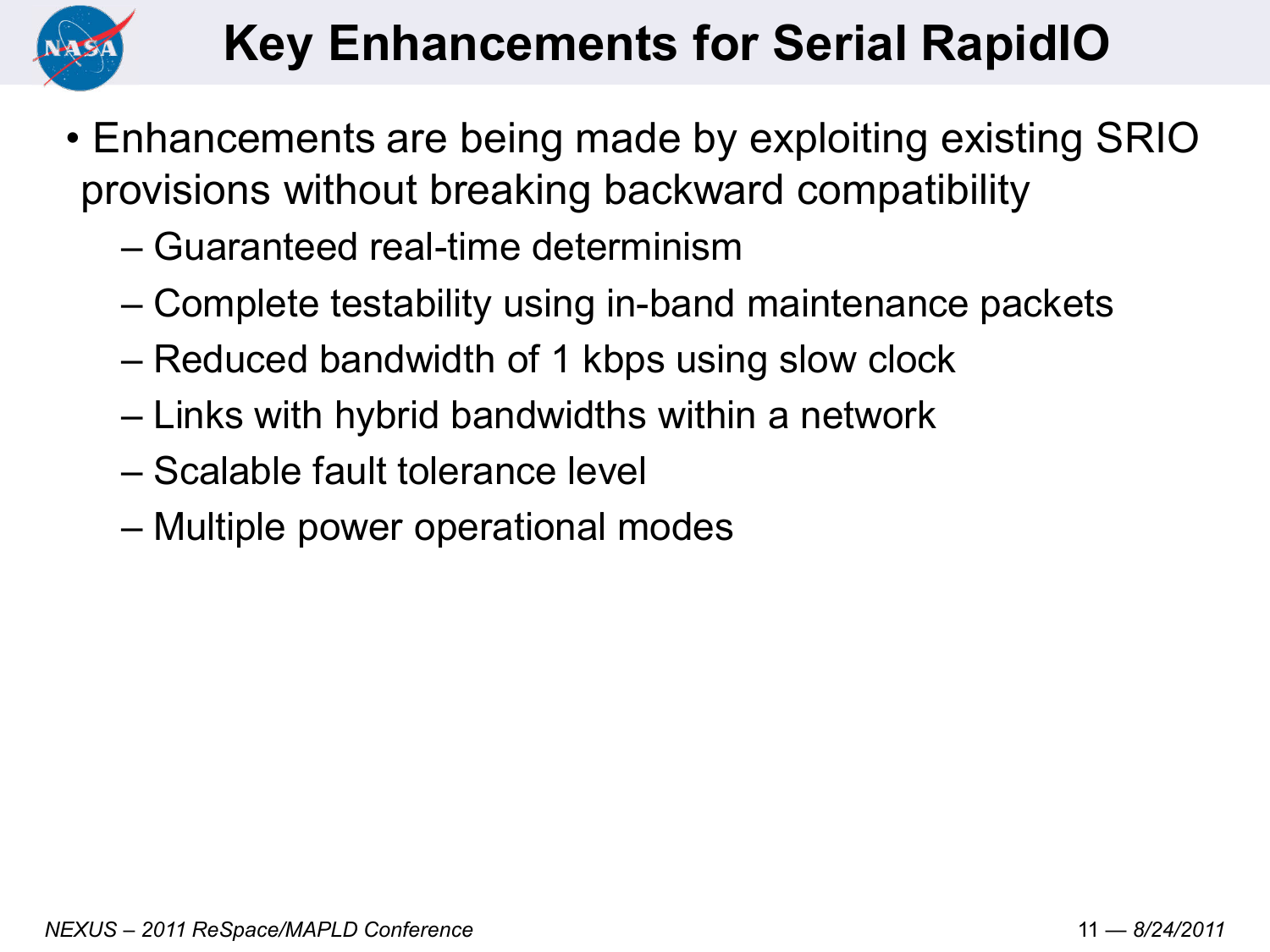

## **NEXUS Hardware Testbed**

- NEXUS Bus Interface Units (BIU)
	- Can be integrated into 4 types of NEXUS nodes in terms of front end types
		- *C-Node*: Interfaces with the flight computer
		- *I-Node*: Interfaces with instrument detector (camera, radar ADC boards, etc)
		- *S-Node*: Interfaces with storage disk array
		- *M-Node*: Interfaces with any other types of front end
	- Is capable of providing scalability of performance/power consumption
	- Can serve as design templates as reference design

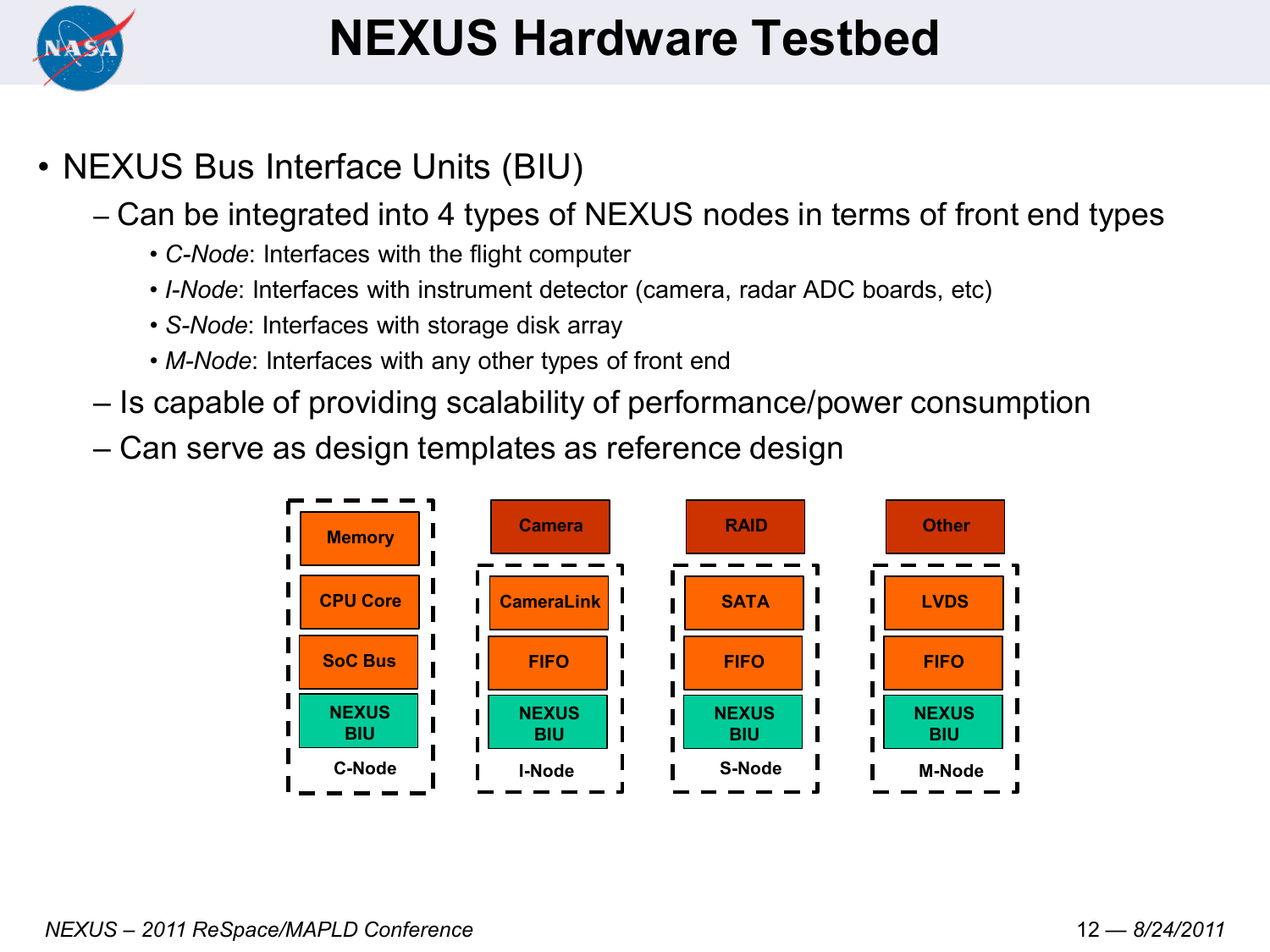

#### • NEXUS BIU

– Developed the NEXUS BIU based on Xilinx Serial RapidIO IP core

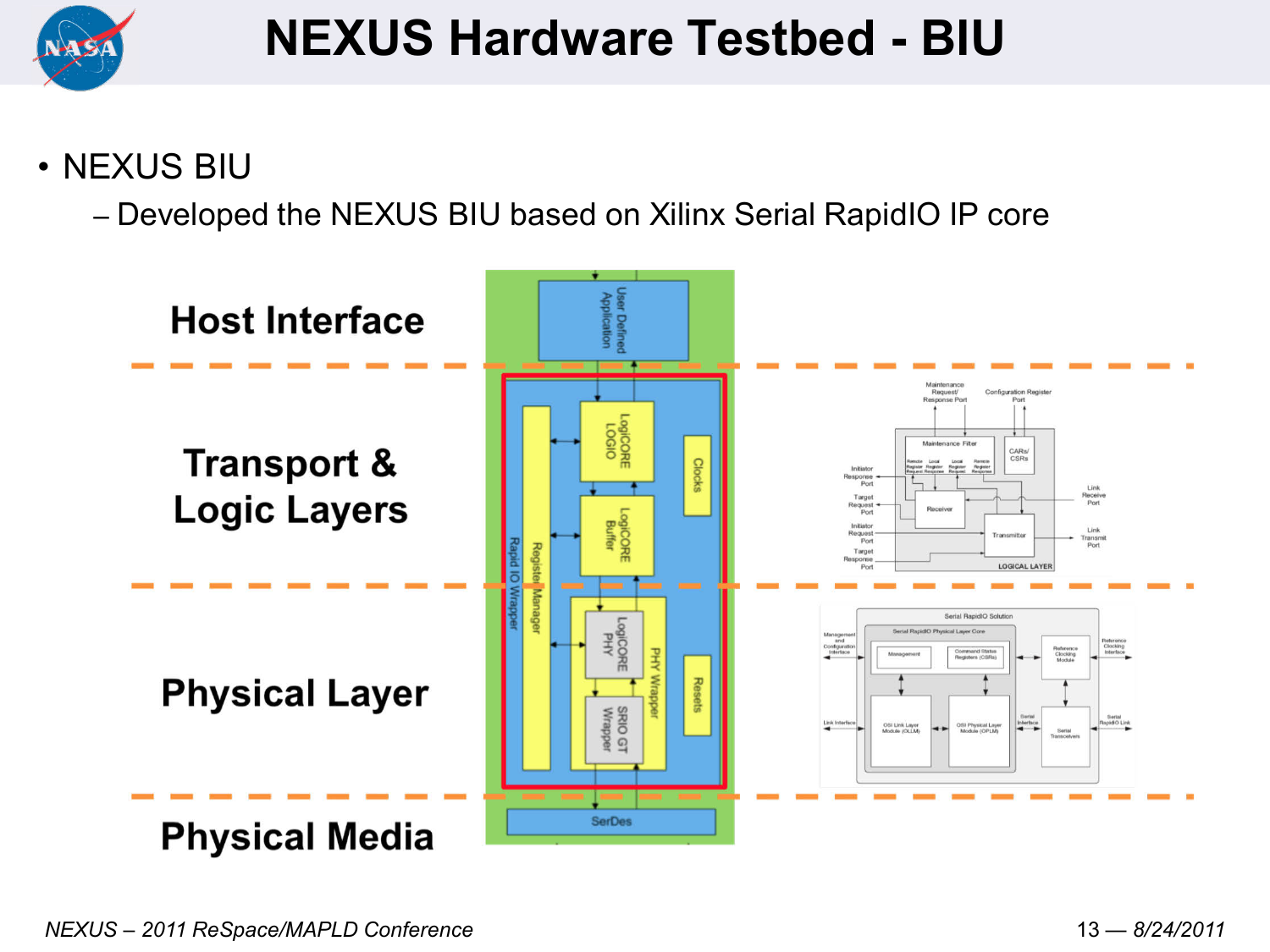

## **NEXUS Hardware Testbed - Configurations**

| <b>HW Testbed</b> | <b>Testbed 1</b> | <b>Testbed 2</b> | <b>Testbed 3</b>      | <b>Testbed 4</b>      | <b>Testbed 5</b> |
|-------------------|------------------|------------------|-----------------------|-----------------------|------------------|
| No. of Nodes      |                  |                  |                       | 4                     |                  |
| <b>Topology</b>   | loopback         | Point-to-point   | Switch-based          | Switched              | Point-to-point   |
| Components        | Endpoint         | Endpoint         | Endpoints +<br>Switch | Endpoints +<br>Switch | Endpoint         |
| Probe             | Chipscope        | Chipscope        | RapidFET              | RapidFET              | Chipscope        |
| <b>PHY</b>        |                  | Fiber            |                       |                       |                  |





ze Utilities Demos H 30 Sep 2010 2:05 PM  $\mathbf{3}$  $\blacksquare$  $\mathbf{c}$ u s  $\frac{1}{\sqrt{2}}$ 珂 丑 IJ  $\overline{\mathbb{J}}$  $590 \text{ mV}$ More **BOO** O FASH  $(1 of 2)$ **Color Goods** Delet<br>Ali

*NEXUS – 2011 ReSpace/MAPLD Conference* 14 — *8/24/2011*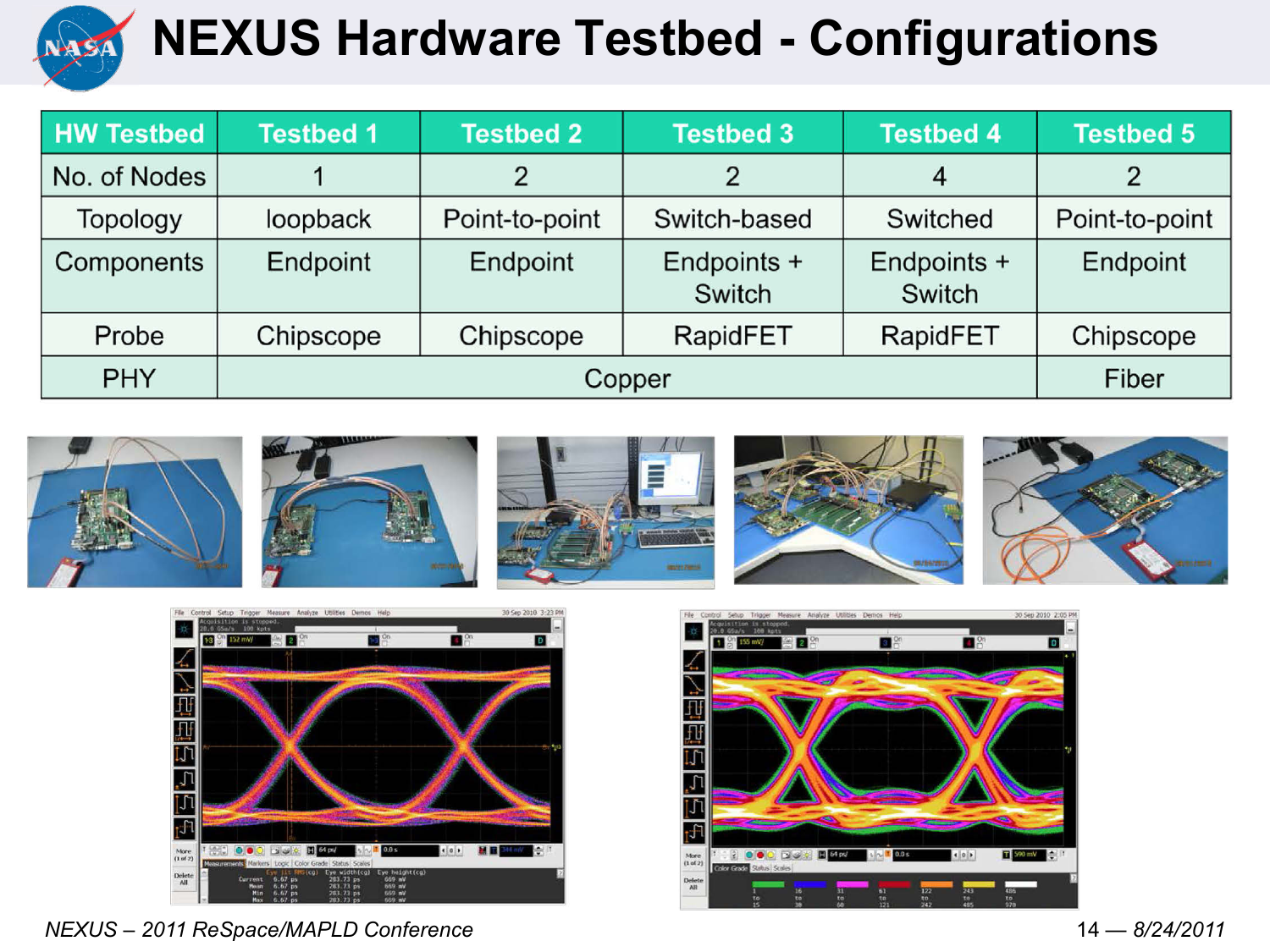

## **NEXUS Software Testbed**

- NEXUS Software Testbed
	- Based on a sophisticated modeling and simulation tool VisualSim by Mirabilis Design, Inc
	- Allow implementation and evaluation of identified enhancements

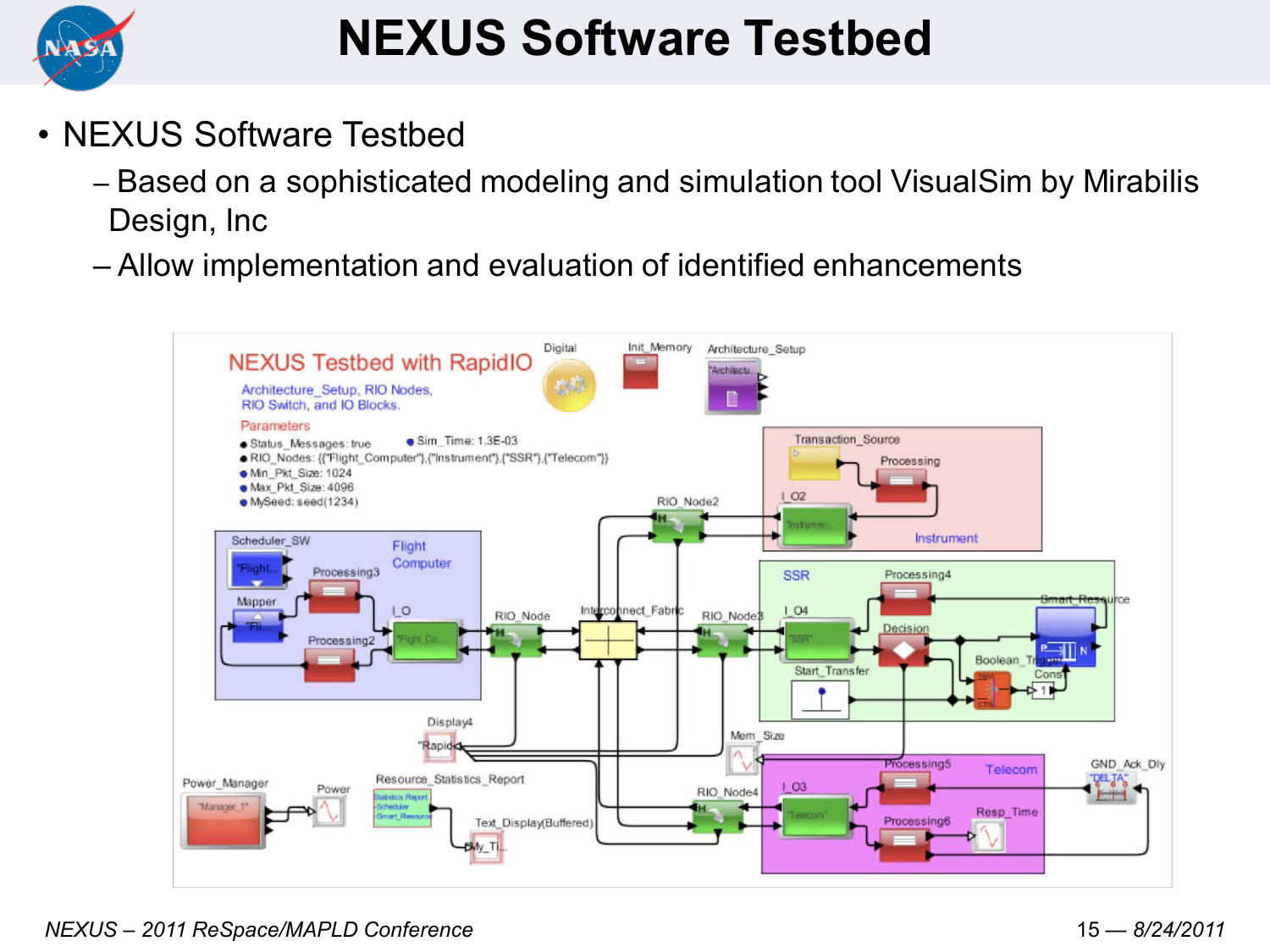

## **Next Generation Spacecraft Interconnect Standard**

- A next generation spacecraft interconnect standardization organization is formed
- It consists of representatives from USAF, NASA, NRO and other space agencies
- It will also include representatives from stakeholders in government, industry and academia.
- Currently it is a Working Group (WG) under the Computer Systems Technical Committee in AIAA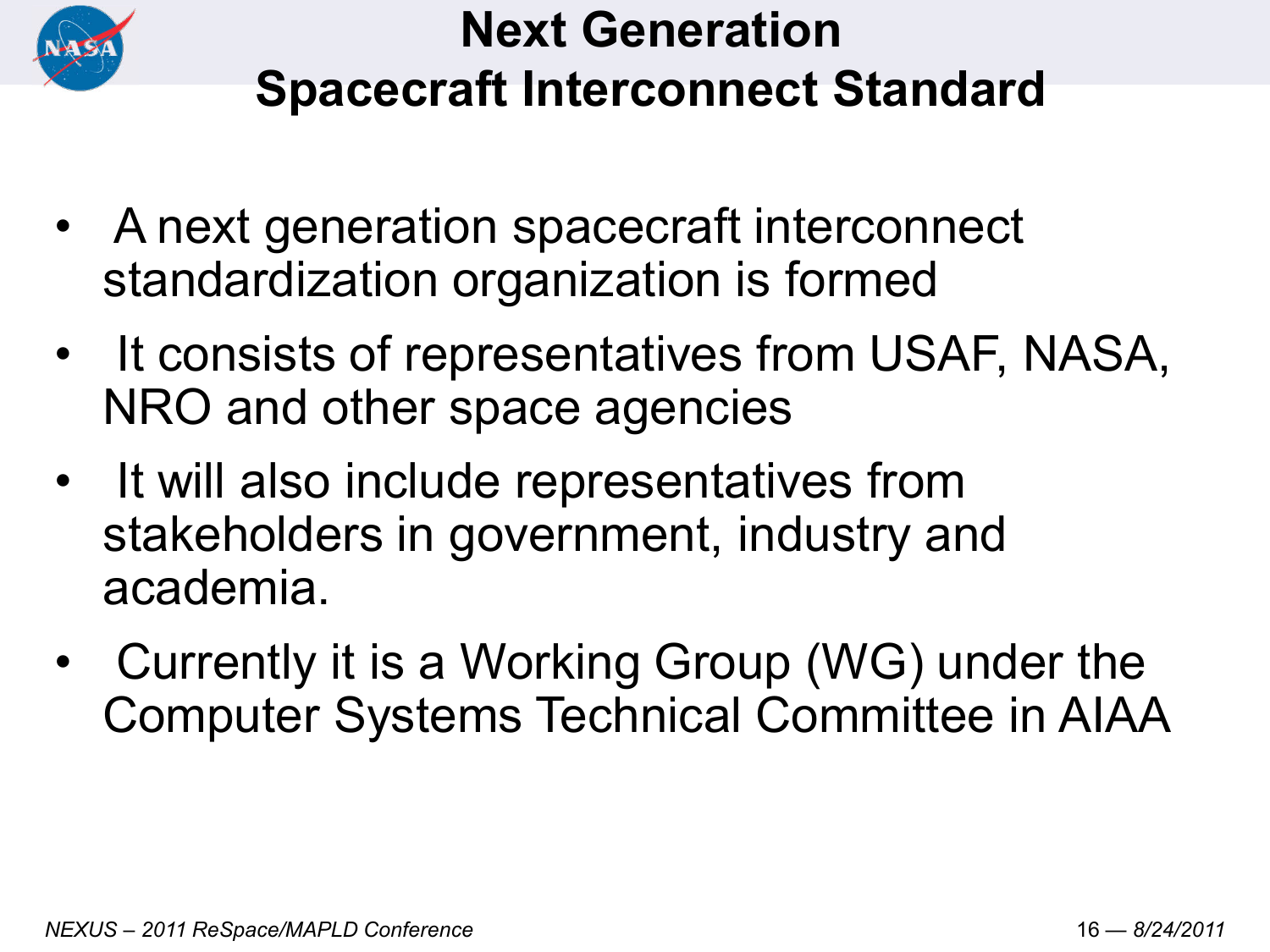

## **Summary**

- A unified interconnect such as NEXUS can be used to meet performance, power, size, reliability requirements of all ranges of equipment/sensors/actuators at chip-to-chip, board-to-board, box-to-box boundary.
- It is designed in a modular and configurable fashion under a common interconnect standard and is used via adaptation
- Serial RapidIO provides a viable baseline